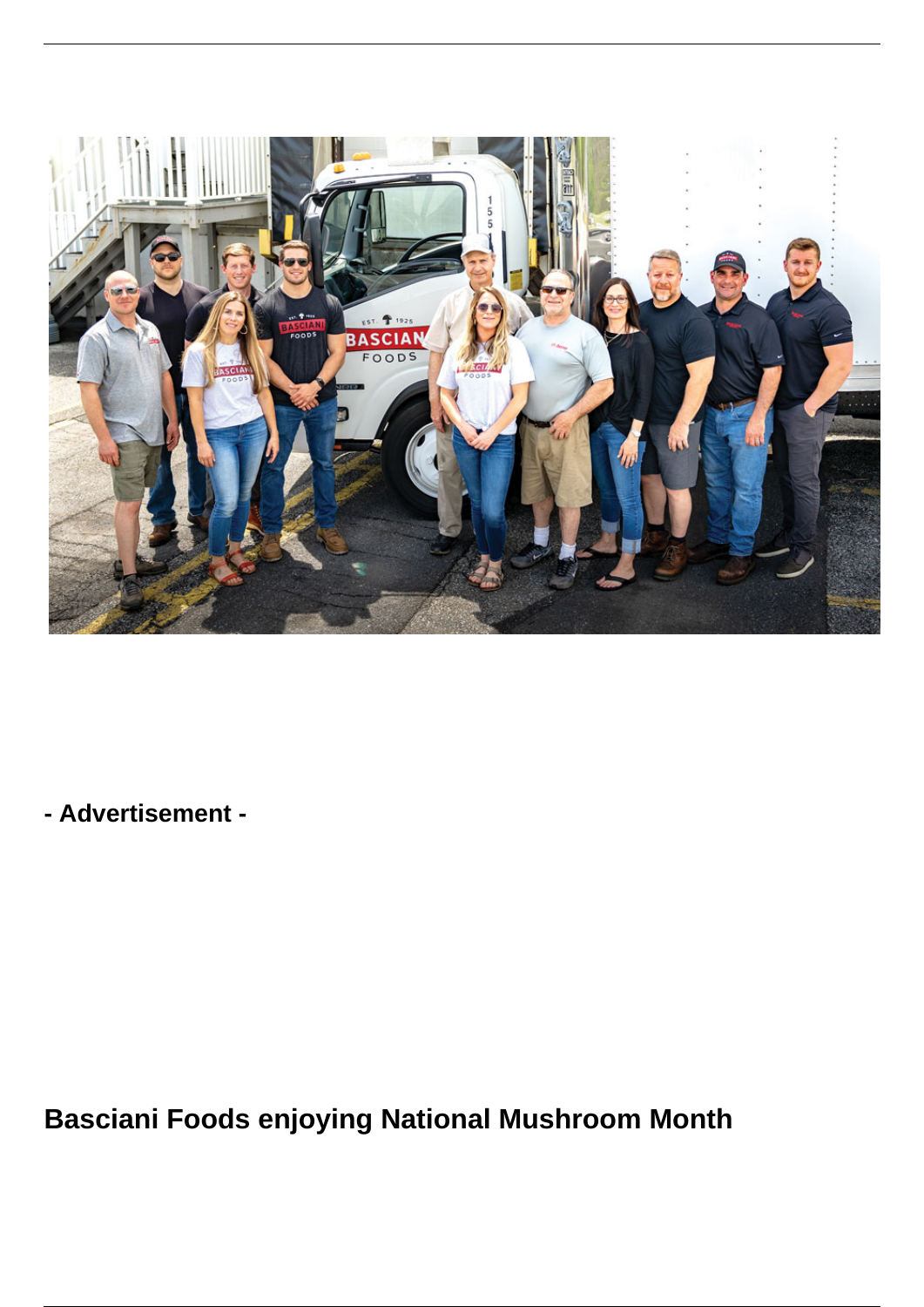By

Keith Loria

September 29, 2021

Basciani Foods has had a challenging 2021. This includes the pandemic, trucking, port and labor issues, yet the longtime mushroom company prospers on.

"We're going to survive," said Michael Basciani, Sr., chief operations officer for the Avondale, PAbased company. "We've been through some pretty heavy stuff in the past and know how to survive. I've been doing this since I was 10 and I'll be 60 in October, so I've been playing this game of thrones for 50 years."

Entering the mushroom business in 1925, the company grows all sizes of white mushrooms and exotics. It also packs for national retail grocery store chains and foodservice distributors, has processing and storage facilities in Chicago and Minneapolis, and ships more than a million pounds of mushrooms per week.

"It's a challenge, but we are growing a beautiful crop of mushrooms and we're not slowing down," Basciani said. "My grandfather, who started this business, was sharp and tough and my father and his brothers were just as sharp. My brothers and I followed their path and now our kids are all doing different jobs in the company and helping us to expand."

Throughout September, National Mushroom Month, the company has celebrated through a series of events in Pennsylvania. It is also getting ready for the next three months of hard work preparing the new crop of mushrooms for January.

"One thing we saw this summer was that portabella have been very strong, after being stagnant for the last couple of years," Basciani said. "I think more people are staying home and cooking that portabella on the grill and demand is through the roof. It blew my mind."

The cremini mushrooms have also seen an increase in sales this past year, and he credits the fact that both these varieties are great for burgers or sandwiches.

"It's a good thing for our farms because you need less labor for the portabellas," Basciani said. "It yields less but it has a higher per pound price to it."

With the mushroom shortages out there today, retailers are doing their best to keep customers happy. Basciani feels they are doing a great job with that.

"On the foodservice end, we introduced a 5-pound bag a few years ago that really helps our customers because it gives a longer shelf life and trucks are fuller with less deliveries," he said.

Joe Basciani, chief financial officer for the company, noted Basciani Foods has a 10-year strategy